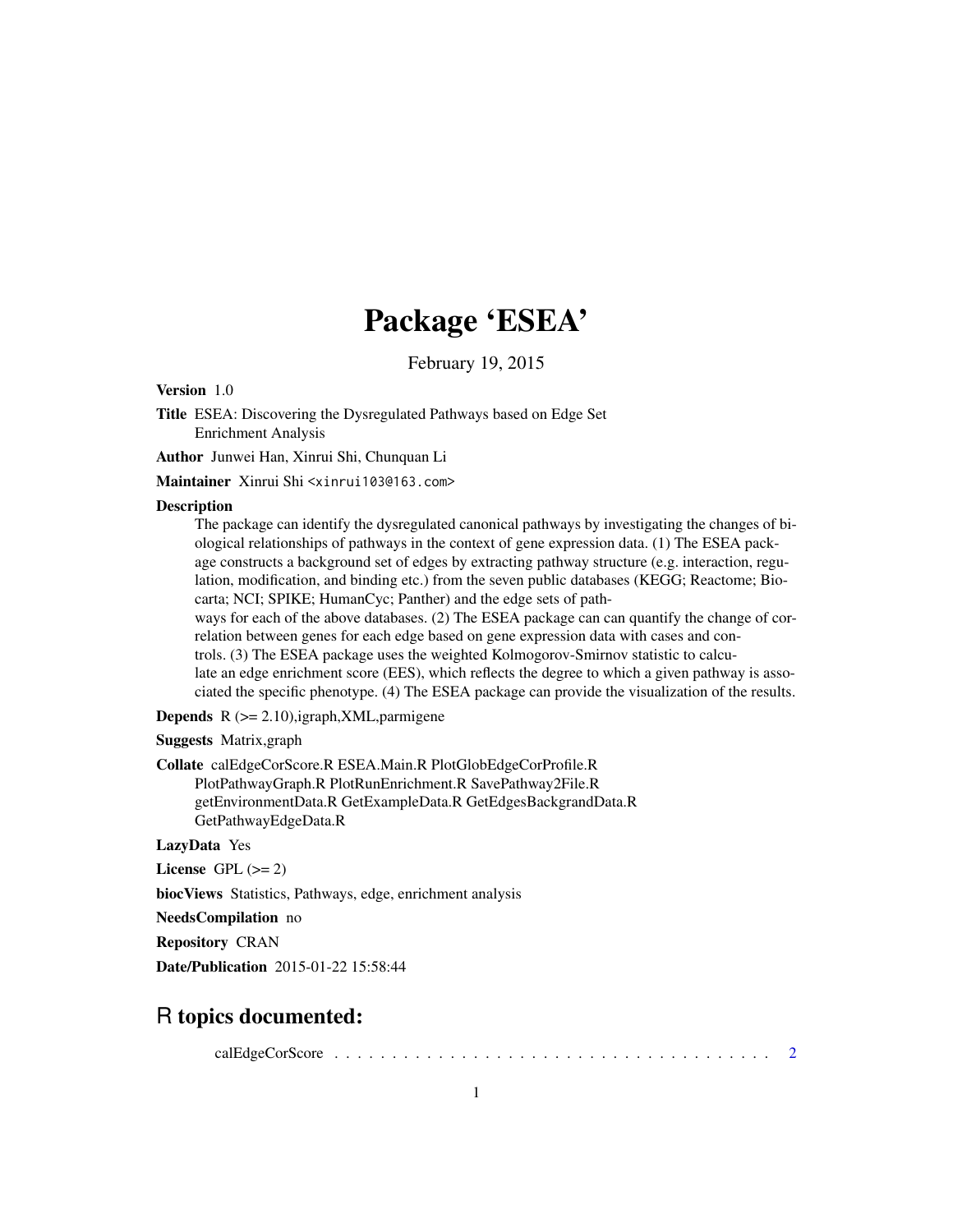#### <span id="page-1-0"></span>2 calEdgeCorScore

| Index | 16 |
|-------|----|

calEdgeCorScore *Calculate the differential correlation score for edges*

#### **Description**

CalEdgeCorScore attempts to calculate the differential correlation scores of two genes in the edge between the expression data of all samples and control samples.

#### Usage

calEdgeCorScore(dataset, class.labels, controlcharactor, edgesbackgrand)

#### Arguments

| dataset          | A marix of gene expression data whose row names are genes symbols and whose<br>column names are samples. |
|------------------|----------------------------------------------------------------------------------------------------------|
| class.labels     | A vector of binary labels. The vector is used to distinguish the class of pheno-<br>type.                |
| controlcharactor |                                                                                                          |
|                  | A character string of control sample label.                                                              |
|                  |                                                                                                          |

edgesbackgrand A marix which deposits the data of background set of edges.

#### Details

For each edge, we estimated the mutual information (MI) between two genes in the expression data of all samples and control samples respectively. The difference of MI between all samples and control samples is used as the differential correlation score of the edge.

#### Value

A vector. Each element is the differential correlation score of an edge and whose name correspond to edge ID in the background set of edges.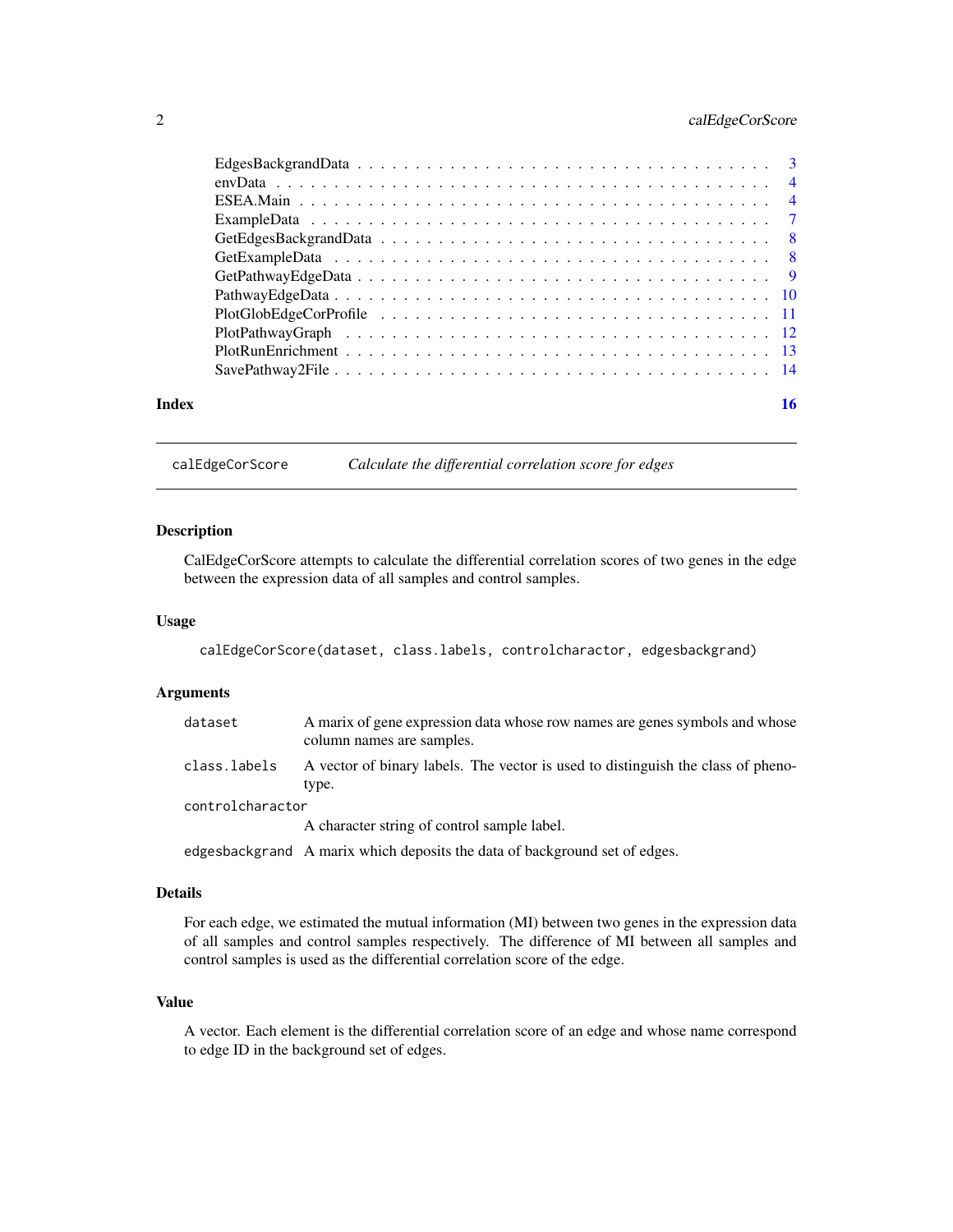#### <span id="page-2-0"></span>Author(s)

Junwei Han <hanjunwei1981@163.com>, Xinrui Shi<xinrui103@163.com> and Chunquan Li <lcqbio@163.com>

#### References

Margolin, A.A., Nemenman, I., Basso, K., Wiggins, C., Stolovitzky, G., Dalla Favera, R. and Califano, A. (2006) ARACNE: an algorithm for the reconstruction of gene regulatory networks in a mammalian cellular context. BMC bioinformatics, 7 Suppl 1, S7.

Mani, K.M., Lefebvre, C., Wang, K., Lim, W.K., Basso, K., Dalla-Favera, R. and Califano, A. (2008) A systems biology approach to prediction of oncogenes and molecular perturbation targets in B-cell lymphomas. Molecular systems biology, 4, 169.

#### Examples

## Not run:

```
#get example data
dataset<-GetExampleData("dataset")
class.labels<-GetExampleData("class.labels")
controlcharactor<-GetExampleData("controlcharactor")
```
#get the data for background set of edges edgesbackgrand<-GetEdgesBackgrandData()

#Calculate the differential correlation score for edges EdgeCorScore<-calEdgeCorScore(dataset, class.labels, controlcharactor, edgesbackgrand)

#print the top ten results to screen EdgeCorScore[1:10]

#Each element is the differential correlation score of an edge and whose name correspond to # the edge in the background set of edges.

## End(Not run)

EdgesBackgrandData *The data for the background set of edges*

#### Description

The data for the background set of edges in the environment variable of the system.

#### Format

An environment variable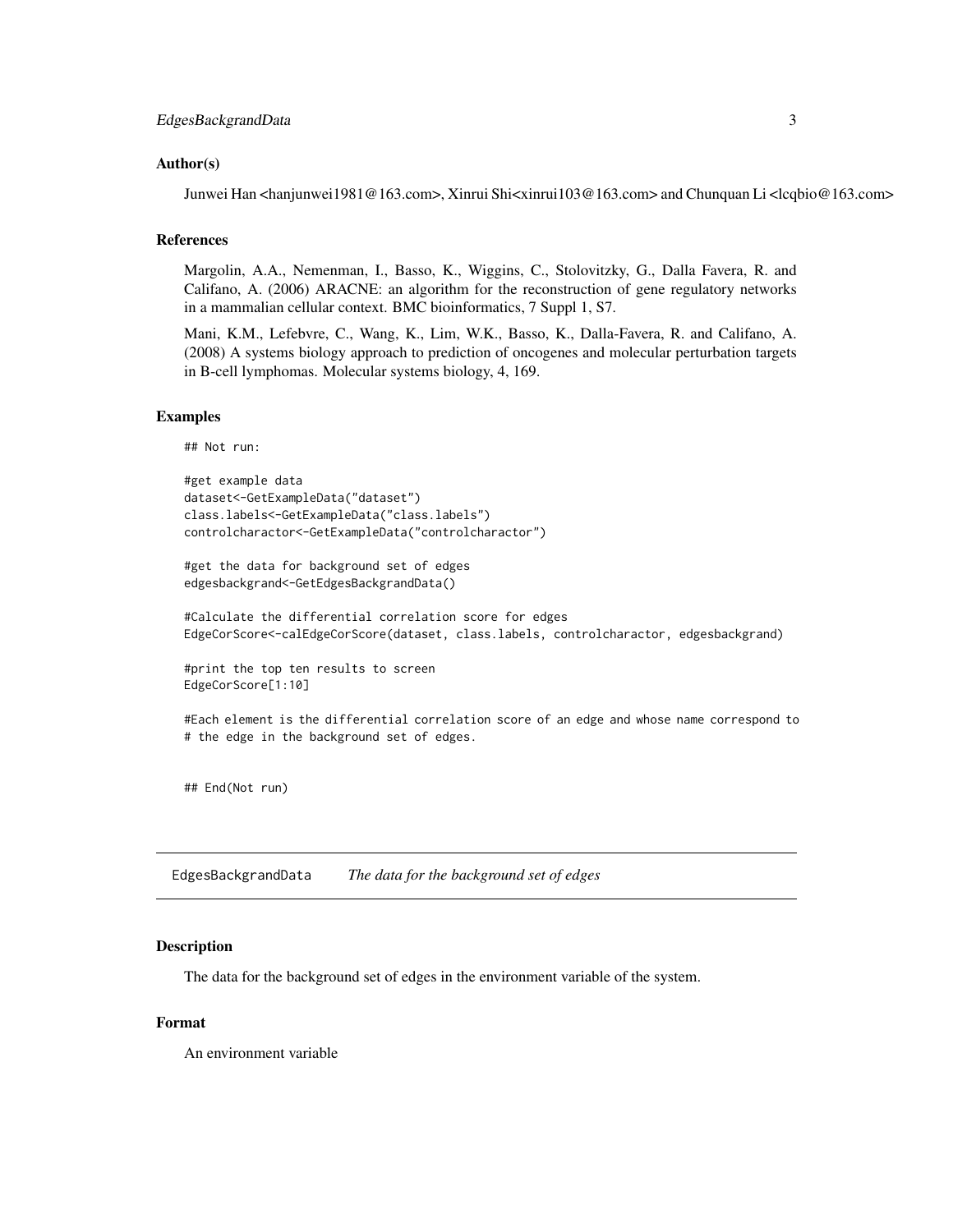#### <span id="page-3-0"></span>Details

The data for the background set of edges are extracted from seven pathway database (KEGG; Biocarta; Reactome; NCI; SPIKE; HumanCyc; Panther).

#### Author(s)

Junwei Han <hanjunwei1981@163.com>, Xinrui Shi<xinrui103@163.com> and Chunquan Li <lcqbio@163.com>

<span id="page-3-1"></span>envData *The variables in the environment variable* envData *of the system*

#### Description

The variables in the environment variable envData of the system.

#### Format

An environment variable

#### Author(s)

Junwei Han <hanjunwei1981@163.com>, Xinrui Shi<xinrui103@163.com> and Chunquan Li <lcqbio@163.com>

ESEA.Main *Identify dysregulated pathways based on edge set enrichment analysis*

#### Description

A edge-centric method to identify dysregulated pathways by investigating the changes of biological relationships of pathways in the context of gene expression data.

#### Usage

```
ESEA.Main(EdgeCorScore, pathwayEdge.db, weighted.score.type = 1, pathway = "kegg",
gs.size.threshold.min = 15, gs.size.threshold.max = 1000,
reshuffling.type = "edge.labels", nperm = 100, p.val.threshold = -1,
FDR.threshold = 0.05, topgs = 1)
```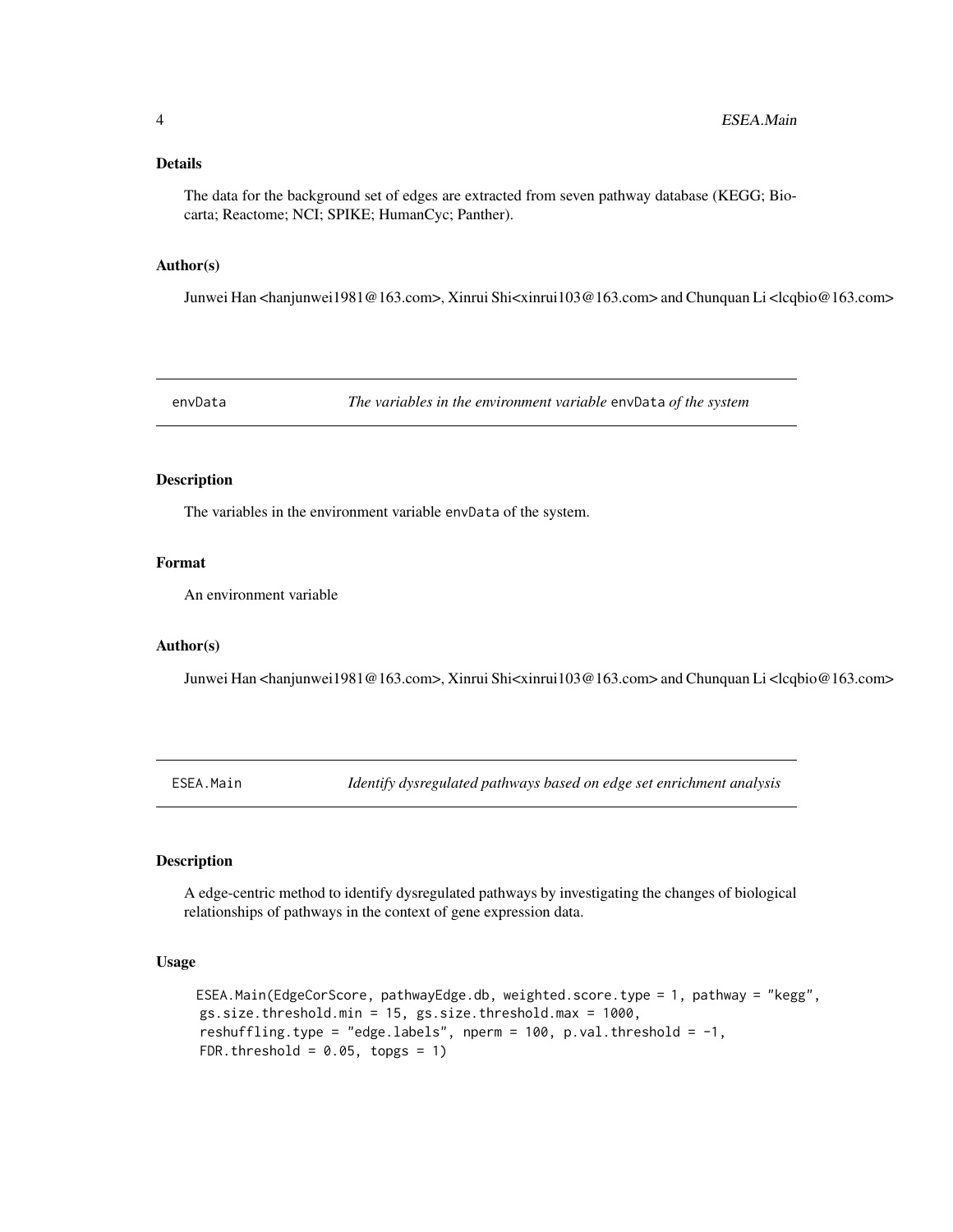#### ESEA.Main 5

#### **Arguments**

| EdgeCorScore          | A numeric vector. Each element is the differential correlation score of an edge.                                                                                           |
|-----------------------|----------------------------------------------------------------------------------------------------------------------------------------------------------------------------|
|                       | pathwayEdge.db A character vector, the length of it is the number of pathways.                                                                                             |
| weighted.score.type   |                                                                                                                                                                            |
|                       | A value. Edge enrichment correlation-based weighting: 0=no weight, 1=stan-<br>dard weigth, $2 = over-weight$ . The default value is 1                                      |
| pathway               | A character string of pathway database. Should be one of "kegg", "reactome",<br>"nci","huamncyc","biocarta","spike" and "panther". The default value is "kegg"             |
| gs.size.threshold.min |                                                                                                                                                                            |
|                       | An integer. The minimum size (in edges) for pathways to be considered. The<br>default value is 15.                                                                         |
| gs.size.threshold.max |                                                                                                                                                                            |
|                       | An integer. The maximum size (in edges) for pathways to be considered. The<br>default value is 1000.                                                                       |
| reshuffling.type      |                                                                                                                                                                            |
|                       | A character string. The type of permutation reshuffling: "edge.labels" or "gene.labels".<br>The default value is "edge.labels".                                            |
| nperm                 | An integer. The number of permutation reshuffling. The default value is 100.                                                                                               |
| p.val.threshold       |                                                                                                                                                                            |
|                       | A value. The significance threshold of NOM p-value for pathways whose detail<br>results of pathways to be presented. The default value is -1, which means no<br>threshold. |
| FDR.threshold         | A value. The significance threshold of FDR q-value for pathways whose detail<br>results of pathways to be presented. The default value is 0.05.                            |
| topgs                 | An integer. The number of top scoring gene sets used for detailed reports. The<br>default value is 1.                                                                      |

#### Details

ESEA integrates pathway structure (e.g. interaction, regulation, modification, and binding etc.) and differential correlation among genes in identifying dysregulated pathways. The biological pathways were collected from the seven public databases (KEGG; Reactome; Biocarta; NCI/Nature Pathway Interaction Database; SPIKE; HumanCyc; Panther). We constructed a background set of edges by extracting pathway structure from each pathway in the seven databases. We then applied an information-theoretic measure, mutual information(MI), to quantify the change of correlation between genes for each edge based on gene expression data with cases and controls. An edge list was formed by ranking the edges according to their changes of correlation. Finally, we used the weighted Kolmogorov-Smirnov statistic to evaluate each pathway by mapping the edges in the pathway to the edge list. The permutation is used to identify the statistical significance of pathways (normal p-values) and the FDR is used to to account for false positives.

#### Value

A list. It includes two elements: SummaryResult and PathwayList.

SummaryResult is a list. It is the summary of the result of pathways which include two elements: the results of Gain-of-correlation and Loss-of-correlation. Each element of the lists is a dataframe.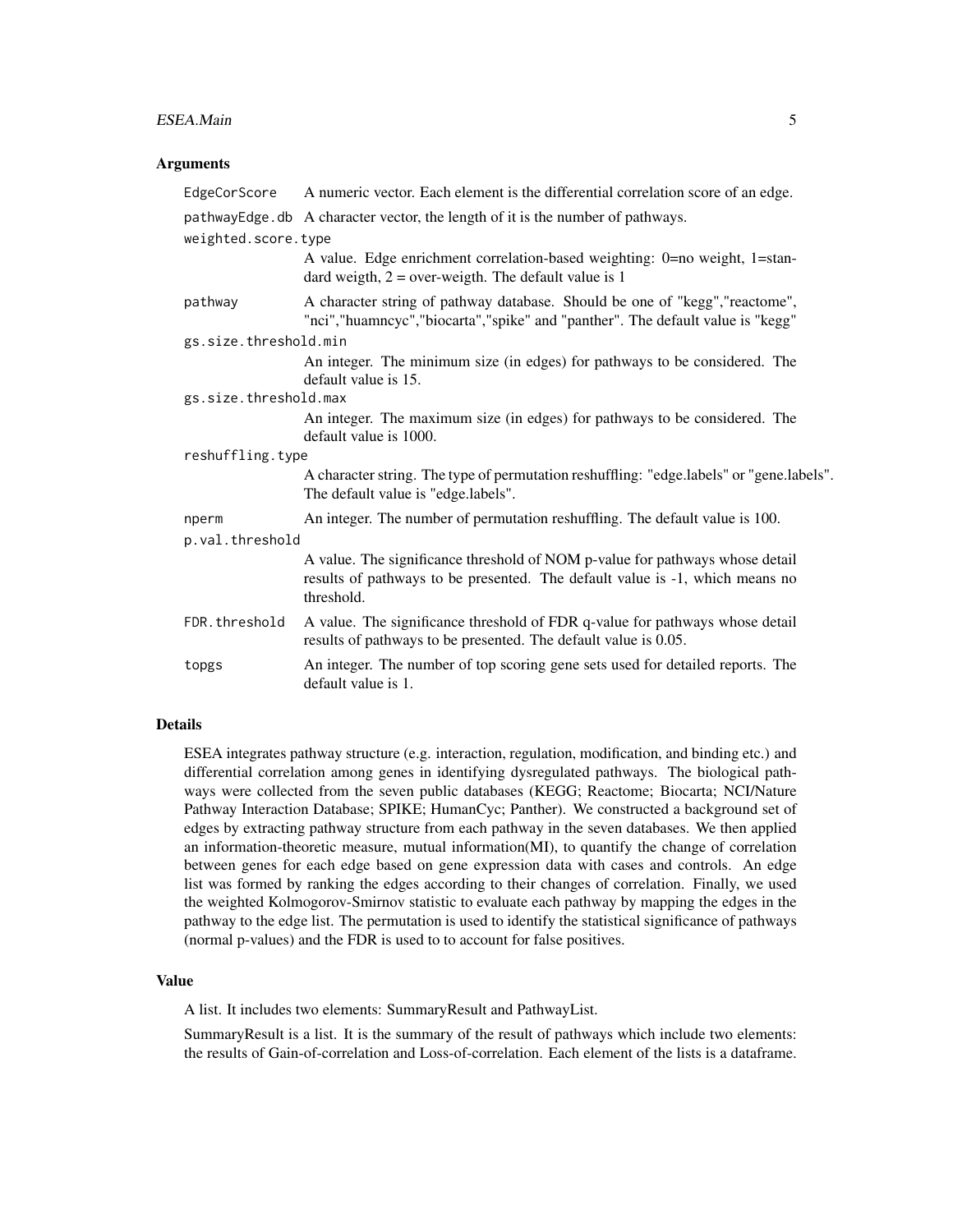Each rows of the dataframe represents a pathway. Its columns include "Pathway Name", "Pathway source" "ES", "NES", "NOM p-val", "FDR q-val", "Tag percentage" (Percent of edge set before running enrichment peak), "edge percentage" (Percent of edge list before running enrichment peak), "Signal strength" (enrichment signal strength).

PathwayList is list of pathways which present the detail results of pathways with NOM p-val<p.val.threshold or FDR<FDR.threshold or topgs<=topgs.threshold. Each element of the list is a dataframe. Each rows of the dataframe represents an edge. Its columns include "Edge number in the (sorted) pathway", "Edge ID", "location of the edge in the sorted edge list", "EdgeCorScore", "Running enrichment score", "Property of contribution".

#### Author(s)

Junwei Han <hanjunwei1981@163.com>, Xinrui Shi<xinrui103@163.com> and Chunquan Li <lcqbio@163.com>

#### References

Subramanian, A., Tamayo, P., Mootha, V.K., Mukherjee, S., Ebert, B.L., Gillette, M.A., Paulovich, A., Pomeroy, S.L., Golub, T.R., Lander, E.S. et al. (2005) Gene set enrichment analysis: a knowledgebased approach for interpreting genome-wide expression profiles. Proc Natl Acad Sci U S A, 102, 15545-15550.

#### Examples

## Not run:

```
#get example data
dataset<-GetExampleData("dataset")
class.labels<-GetExampleData("class.labels")
controlcharactor<-GetExampleData("controlcharactor")
```

```
#get the data for background set of edges
edgesbackgrand<-GetEdgesBackgrandData()
```

```
#get the edge sets of pathways
pathwayEdge.db<-GetPathwayEdgeData()
```
#calculate the differential correlation score for edges EdgeCorScore<-calEdgeCorScore(dataset, class.labels, controlcharactor, edgesbackgrand)

```
#identify dysregulated pathways by using the function ESEA.Main
Results<-ESEA.Main(
EdgeCorScore,
pathwayEdge.db,
weighted.score.type = 1,
pathway = "kegg",
gs.size.threshold.min = 15,
gs.size.threshold.max = 1000,
reshuffling.type = "edge.labels",
nperm =10,
p.val.threshold=-1,
FDR.threshold = 0.05,
```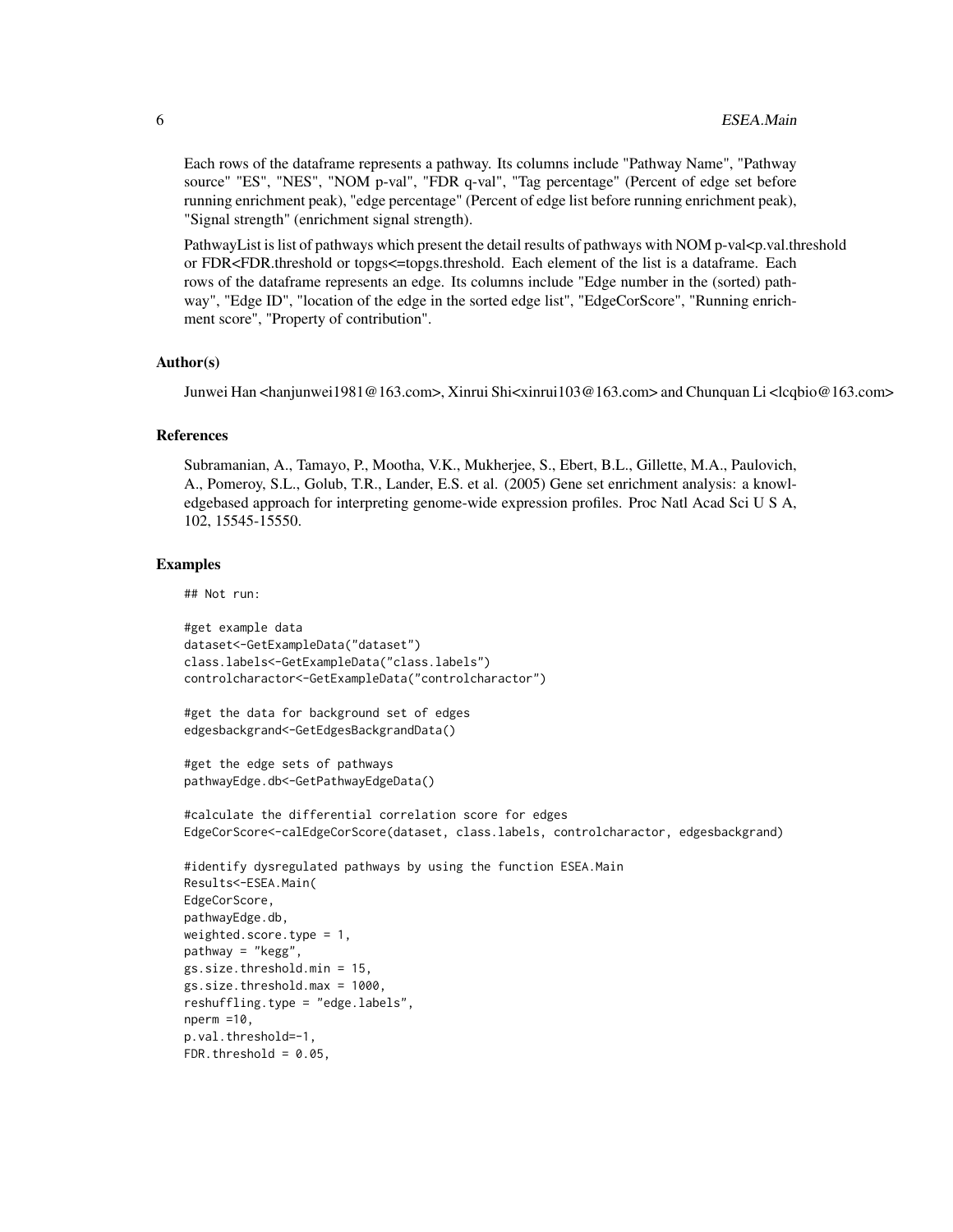#### <span id="page-6-0"></span>ExampleData 7

```
topgs =1
\mathcal{L}#print the summary results of pathways to screen
Results[[1]][[1]][1:5,]
#print the detail results of pathways to screen
Results[[2]][[1]][1:5,]
#write the summary results of pathways to tab delimited file.
write.table(Results[[1]][[1]], file = "kegg-SUMMARY RESULTS Gain-of-correlation.txt", quote=F,
row.names=F, sep = "\t")
write.table(Results[[1]][[2]], file = "kegg-SUMMARY RESULTS Loss-of-correlation.txt", quote=F,
row.names=F, sep = "\iota")
#write the detail results of genes for each pathway with FDR.threshold< 0.05 to tab delimited file.
for(i in 1:length(Results[[2]])){
PathwayList<-Results[[2]][[i]]
filename <- paste(names(Results[[2]][i]),".txt", sep="", collapse="")
write.table(PathwayList, file = filename, quote=F, row.names=F, sep = "\t")
}
```
## End(Not run)

ExampleData *The example data in the environment variable of the system*

#### Description

The example data in the environment variable of the system.

#### Format

An environment variable

#### Details

The example data includes the variable dataset, class.labels,controlcharactor,Results.

#### Author(s)

Junwei Han <hanjunwei1981@163.com>, Xinrui Shi<xinrui103@163.com> and Chunquan Li <lcqbio@163.com>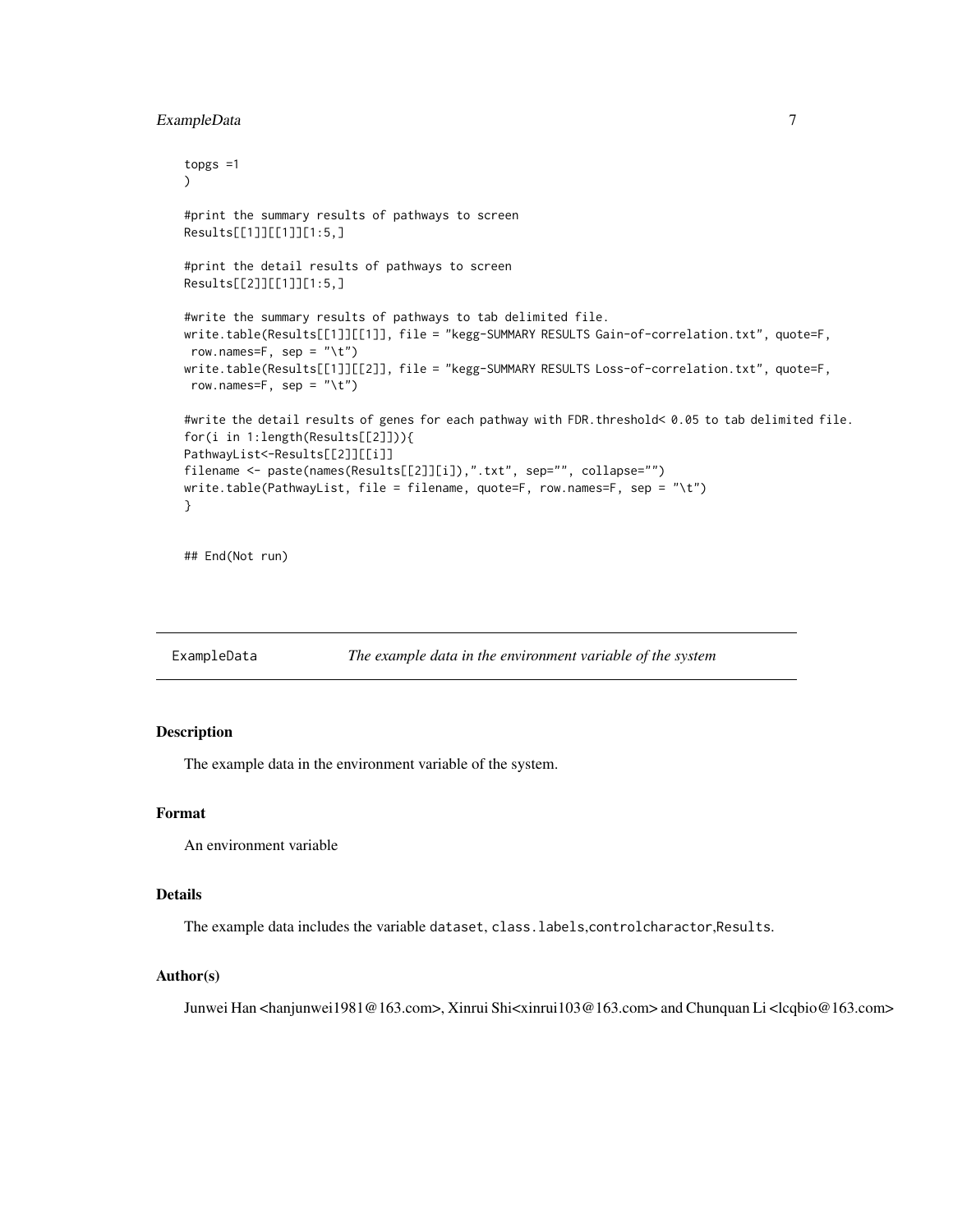<span id="page-7-0"></span>GetEdgesBackgrandData *Get the data for background set of edges*

#### Description

Get the data for background set of edges.

#### Usage

```
GetEdgesBackgrandData()
```
#### Details

The data for background set of edges are obtained from the environment variable [envData](#page-3-1).

#### Value

A marix which deposits the data of background set of edges. Each row includes a pair of genes which correspond to an edge.

#### Author(s)

Junwei Han <hanjunwei1981@163.com>, Xinrui Shi<xinrui103@163.com> and Chunquan Li <lcqbio@163.com>

#### Examples

## Not run:

#obtain the data for background set of edges. edgesbackgrand<-GetEdgesBackgrandData()

## End(Not run)

GetExampleData *Get the example data*

#### Description

Get the example data.

#### Usage

GetExampleData(exampleData)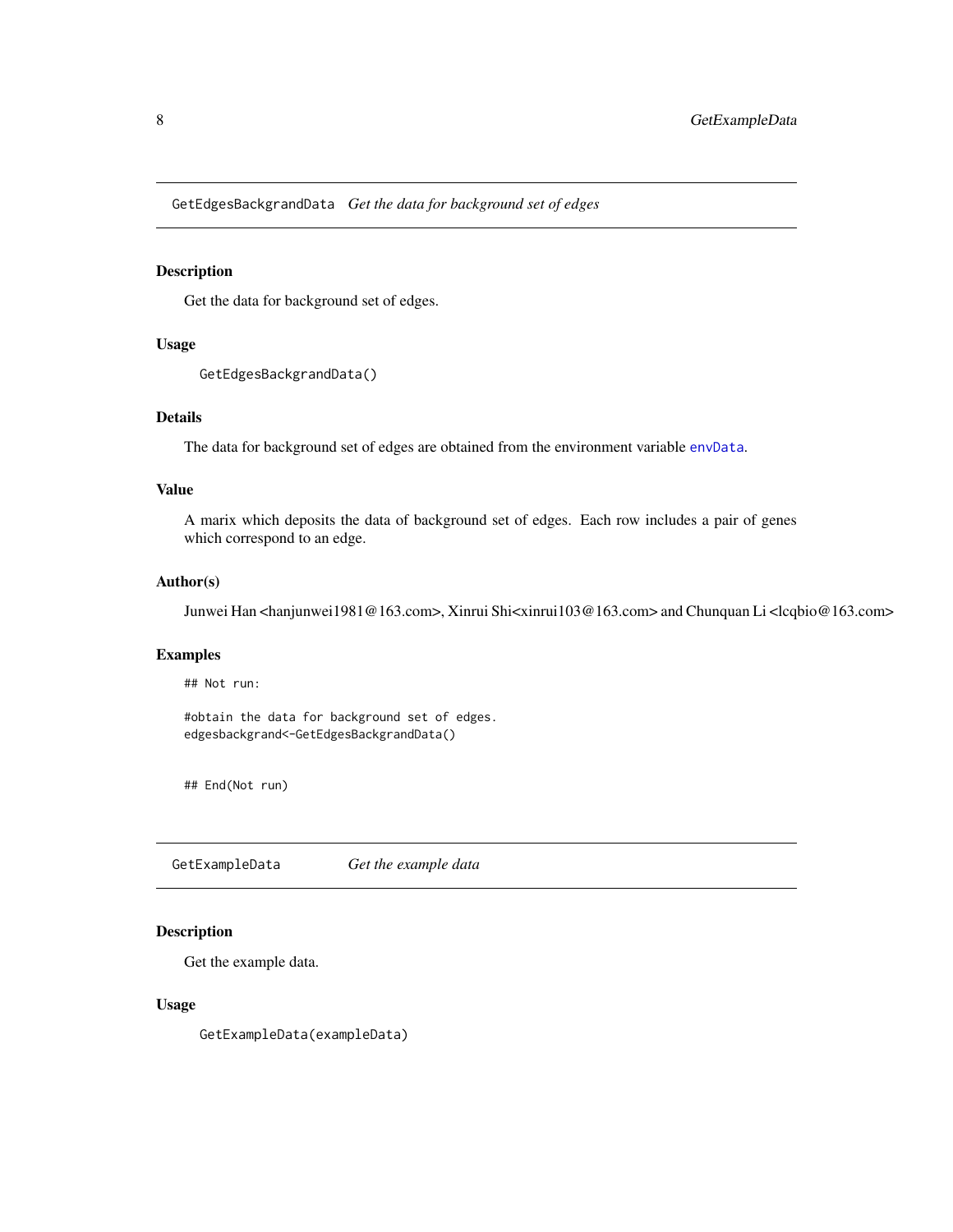#### <span id="page-8-0"></span>**Arguments**

exampleData A character string, must be one of "dataset", "class.labels" and "controlcharactor".

#### Details

The function GetExampleData(exampleData="dataset") obtains gene expression dataset from the environment variable [envData](#page-3-1).

The function GetExampleData(exampleData="class.labels") obtains class labels from the environment variable [envData](#page-3-1).

The function GetExampleData(exampleData="controlcharactor") obtains control sample label from the environment variable [envData](#page-3-1).

#### Author(s)

Junwei Han <hanjunwei1981@163.com>, Xinrui Shi<xinrui103@163.com> and Chunquan Li <lcqbio@163.com>

#### Examples

## Not run:

```
#obtain the gene expression dataset.
dataset<-GetExampleData(exampleData="dataset")
dataset[1:10,]
```

```
#obtain the class labels.
class.labels<-GetExampleData(exampleData="class.labels")
```

```
#obtain the control sample label.
controlcharactor<-GetExampleData(exampleData="controlcharactor")
```
## End(Not run)

GetPathwayEdgeData *Get the edge sets of pathways*

#### Description

Get the edge sets of pathways for the seven pathway database (KEGG; Biocarta; Reactome; NCI; SPIKE; HumanCyc; Panther).

#### Usage

GetPathwayEdgeData()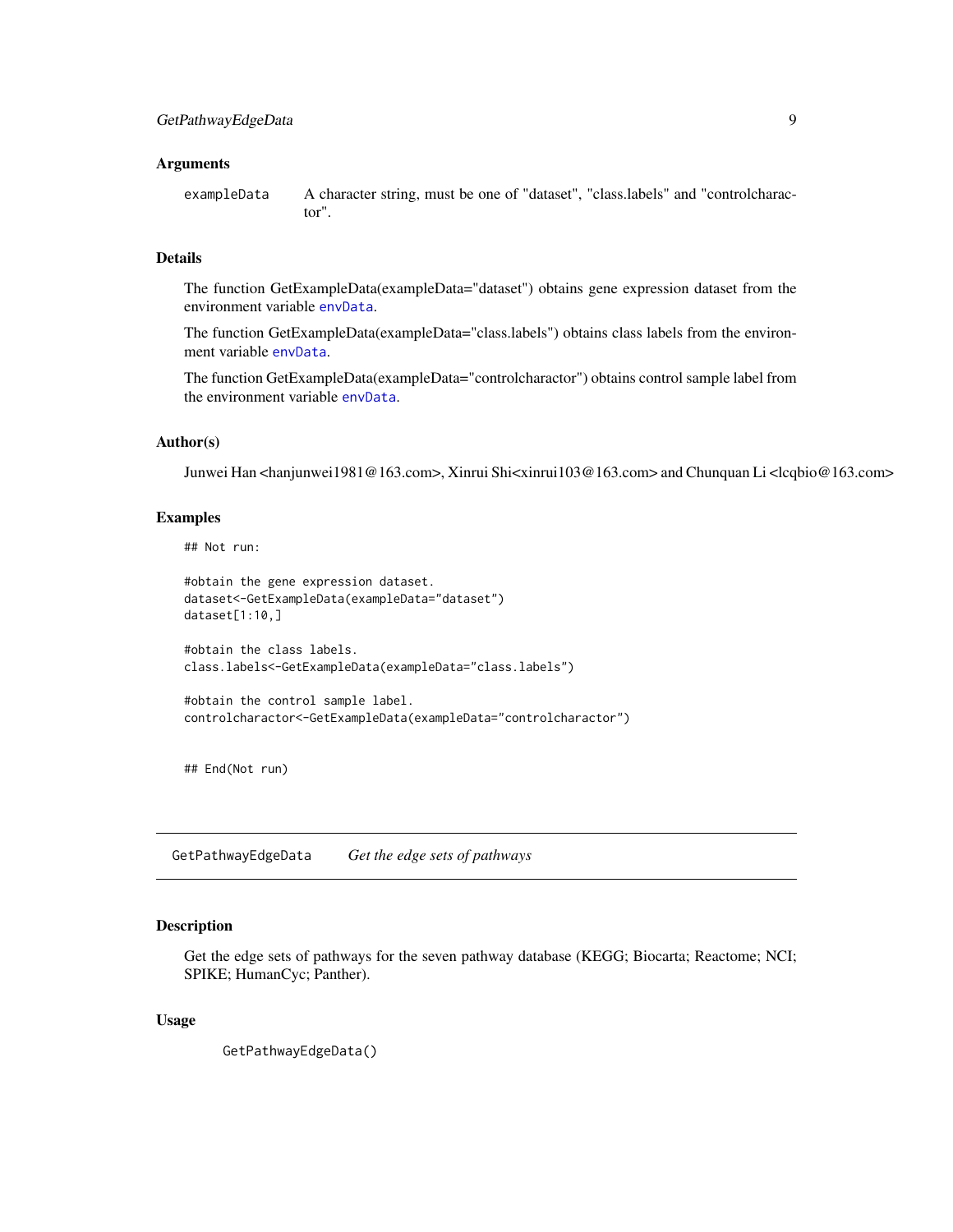#### <span id="page-9-0"></span>Details

The edge sets of pathways for the seven pathway database (KEGG; Biocarta; Reactome; NCI; SPIKE; HumanCyc; Panther) are obtained from the environment variable [envData](#page-3-1).

#### Value

A character vector, the length of this vector is the number of pathways.

#### Author(s)

Junwei Han <hanjunwei1981@163.com>, Xinrui Shi<xinrui103@163.com> and Chunquan Li <lcqbio@163.com>

#### Examples

## Not run:

#obtain the edge sets of pathways. pathwayEdge.db<-GetPathwayEdgeData()

## End(Not run)

PathwayEdgeData *The edge sets of pathways*

#### Description

The edge sets of pathways for the seven pathway database (KEGG; Biocarta; Reactome; NCI; SPIKE; HumanCyc; Panther) in the environment variable of the system.

#### Format

An environment variable

#### Details

For each pathway in the seven pathway database (KEGG; Biocarta; Reactome; NCI; SPIKE; HumanCyc; Panther), the edges are extracted respectively. The edge sets of pathways are then created.

#### Author(s)

Junwei Han <hanjunwei1981@163.com>, Xinrui Shi<xinrui103@163.com> and Chunquan Li <lcqbio@163.com>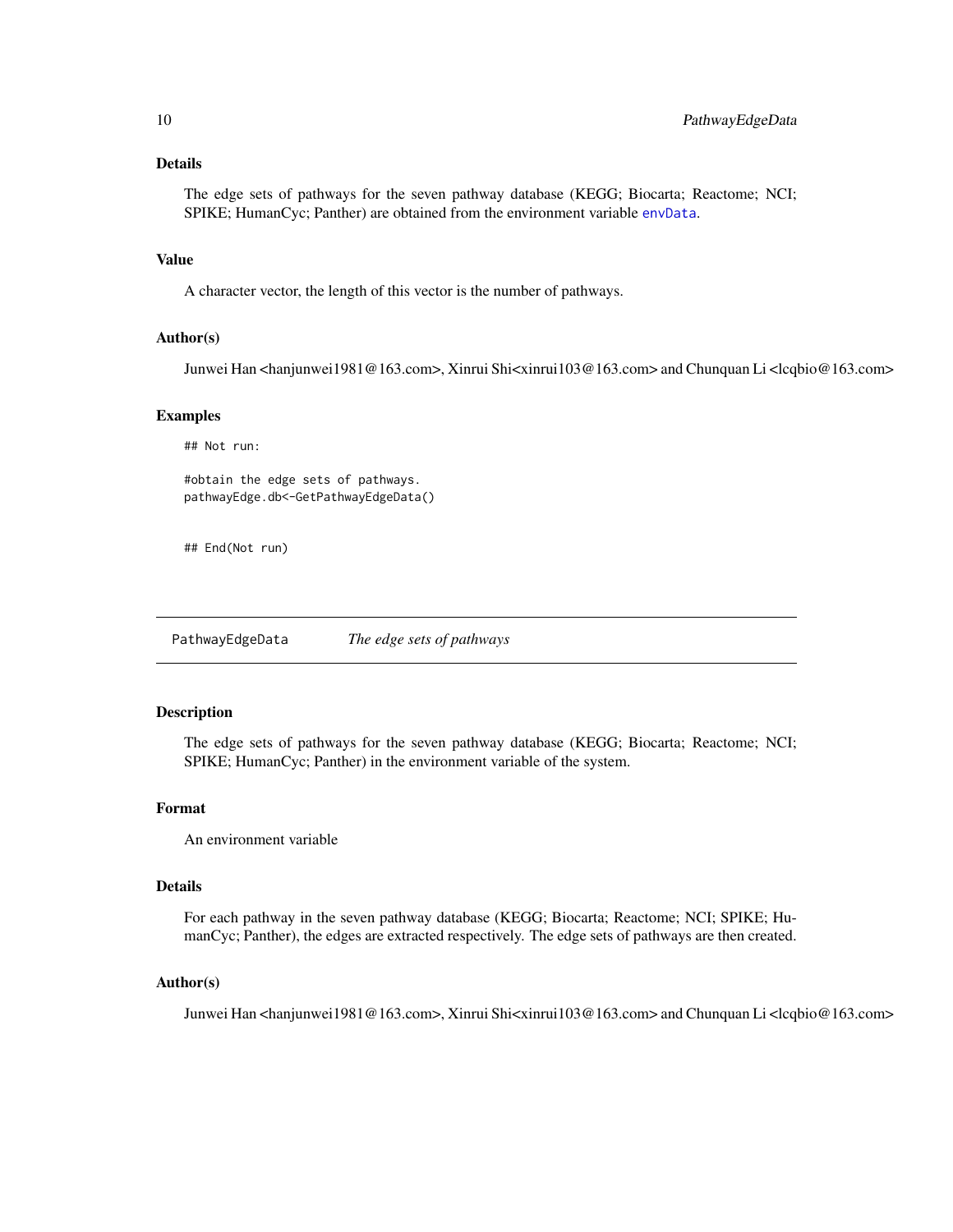<span id="page-10-0"></span>PlotGlobEdgeCorProfile

*Plot global edge correlation profile*

#### Description

plot global edge correlation profile for differential correlation scores of edges

#### Usage

PlotGlobEdgeCorProfile(EdgeCorScore)

#### Arguments

EdgeCorScore A numeric vector. Each element is the differential correlation score of an edge.

#### Author(s)

Junwei Han <hanjunwei1981@163.com>, Xinrui Shi<xinrui103@163.com> and Chunquan Li <lcqbio@163.com>

#### Examples

## Not run:

```
#get example data
dataset<-GetExampleData("dataset")
class.labels<-GetExampleData("class.labels")
controlcharactor<-GetExampleData("controlcharactor")
```

```
#get the data for background set of edges
edgesbackgrand<-GetEdgesBackgrandData()
```

```
#calculate the differential correlation score for edges
EdgeCorScore<-calEdgeCorScore(dataset, class.labels, controlcharactor, edgesbackgrand)
```

```
#plot global edge correlation profile
PlotGlobEdgeCorProfile(EdgeCorScore)
```
## End(Not run)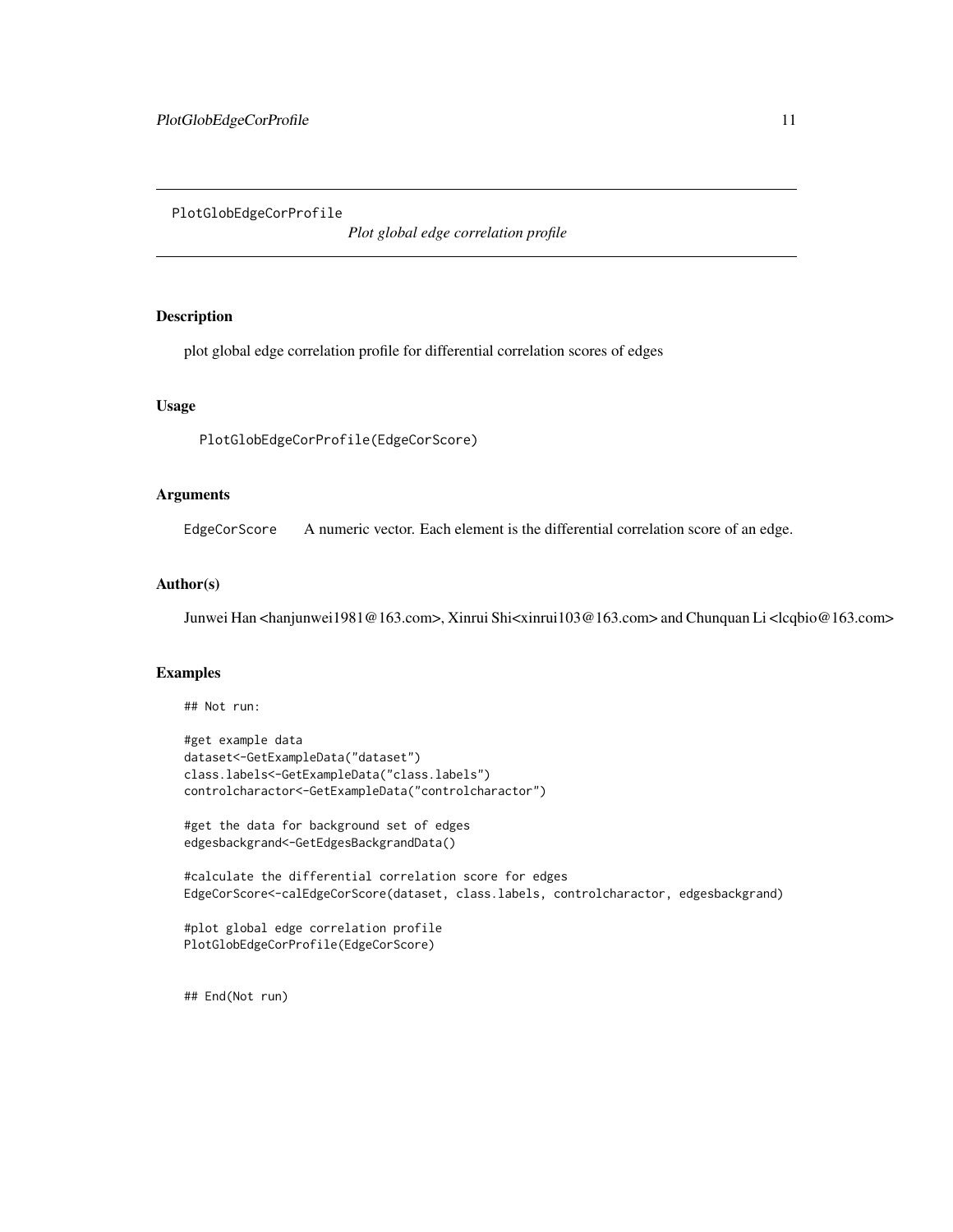<span id="page-11-0"></span>

#### Description

Plot the pathway-result network diagram, the edges which contribute to the pathway enrichment score are marked with red.

#### Usage

```
PlotPathwayGraph(graph, margin = 0, vertex.label.cex = 0.6, vertex.label.font = 1,
vertex.size = 8, vertex.size2 = 6, vertex.shape = "rectangle", layout = layout.random,
vertex.label.color = "black", edge.color = "dimgray", vertex.color = "#C1FFC1",
vertex.frame.color = "dimgray", axes = FALSE, xlab = "", ylab = "", sub = NULL,
main = NULL, ...
```
#### Arguments

| graph                              | A dataframe of pathway result obtained from the ESEA main function                                                                    |
|------------------------------------|---------------------------------------------------------------------------------------------------------------------------------------|
| margin                             | A numeric. The value is usually between -0.5 and 0.5, which is able to zoom in<br>or out a pathway graph. The default is 0.           |
| vertex.label.cex                   |                                                                                                                                       |
|                                    | A numeric vector of node label size.                                                                                                  |
| vertex.label.font                  |                                                                                                                                       |
|                                    | A numeric vector of label font.                                                                                                       |
| vertex.size                        | A numeric vector of Node size. See plot. igraph                                                                                       |
| vertex.size2                       | A numeric vector of Node size.                                                                                                        |
| vertex.shape                       | A vector of node shape. The default is graphics_type.                                                                                 |
| layout                             | A matrix of x-y coordinates with two dims. Determine the placement of the<br>nodes for drawing a graph. The default is layout.random. |
| vertex.label.color                 |                                                                                                                                       |
|                                    | A vector of node label colors. The default is black.                                                                                  |
| vertex.color<br>vertex.frame.color | A vector of node colors. The default is the KEGG node color.                                                                          |
|                                    | A vector of node frame color. The default is dimgray.                                                                                 |
| edge.color                         | A vector of edge color. The default is dimgray.                                                                                       |
| axes                               | A logical. whether to plot axes. The default is FALSE.                                                                                |
| xlab                               | A character string. The label of the horizontal axis. The default is the empty<br>string.                                             |
| ylab                               | A character string. The label of the vertical axis. The default is the empty string.                                                  |
| sub                                | A character string of subtitle.                                                                                                       |
| main                               | A character string of main title.                                                                                                     |
| $\cdots$                           | The arguments passed to or from methods. See plot. igraph and see plot.                                                               |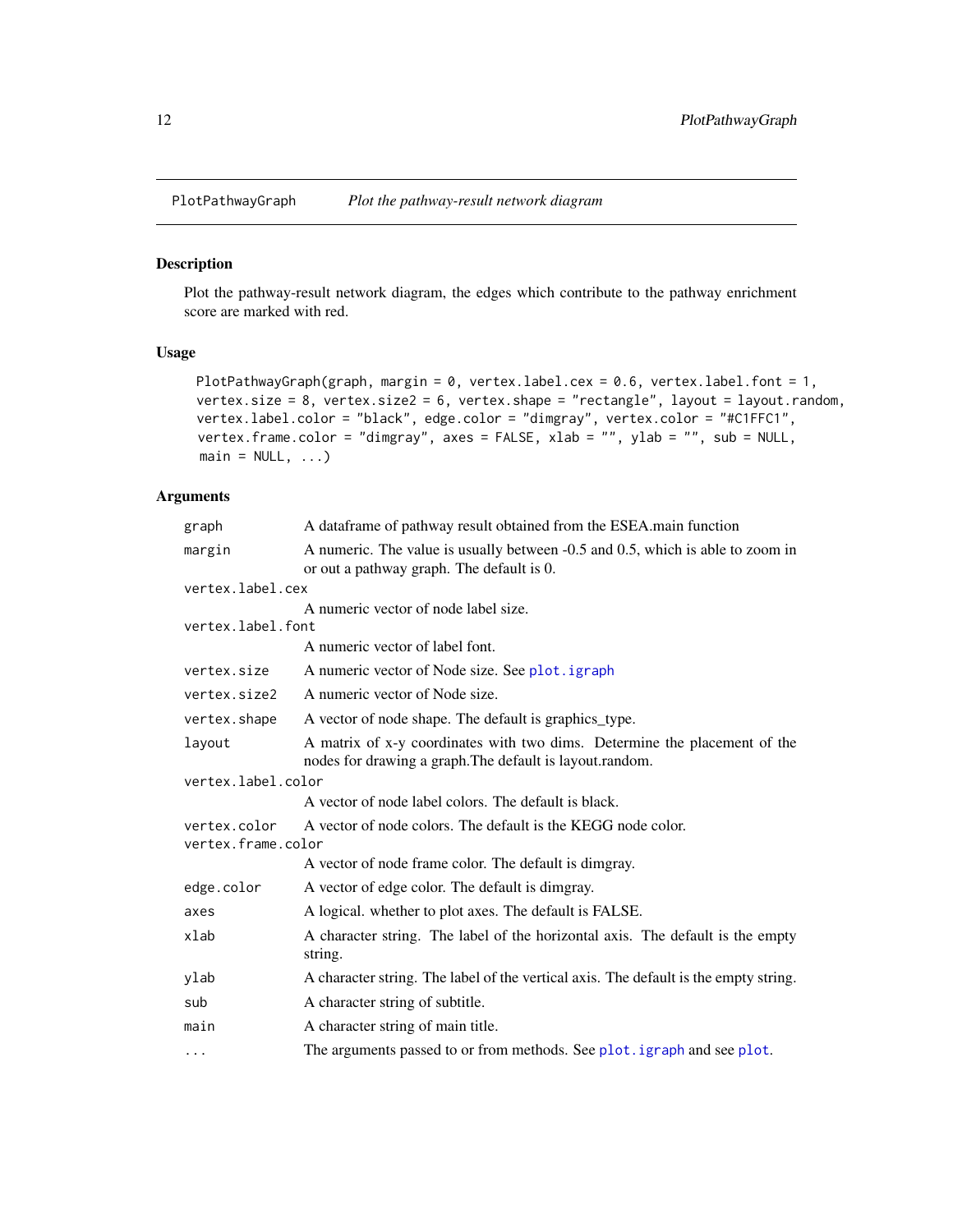#### <span id="page-12-0"></span>PlotRunEnrichment 13

#### Author(s)

Junwei Han <hanjunwei1981@163.com>, Xinrui Shi<xinrui103@163.com> and Chunquan Li <lcqbio@163.com>

#### Examples

## Not run:

```
#get example data
dataset<-GetExampleData("dataset")
class.labels<-GetExampleData("class.labels")
controlcharactor<-GetExampleData("controlcharactor")
```
#get the data for background set of edges edgesbackgrand<-GetEdgesBackgrandData()

```
#get the edge sets of pathways
pathwayEdge.db<-GetPathwayEdgeData()
```
#calculate the differential correlation score for edges EdgeCorScore<-calEdgeCorScore(dataset, class.labels, controlcharactor,edgesbackgrand)

```
#identify dysregulated pathways by using the function ESEA.Main
#Results<-ESEA.Main(EdgeCorScore,pathwayEdge.db)
Results<-GetExampleData("PathwayResult")
```

```
#obtain the detail results of genes for a significant pathway
PathwayNetwork<-Results[[2]][[1]]
```

```
#Plot the pathway-result network diagram, the edges which contribute to the ES are labeled with red.
PlotPathwayGraph(PathwayNetwork,layout=layout.random)
```
## End(Not run)

PlotRunEnrichment *Plot running Edge enrichment score*

#### Description

Plot running edge enrichment score for the pathway result

#### Usage

PlotRunEnrichment(EdgeCorScore, PathwayResult, weighted.score.type = 1)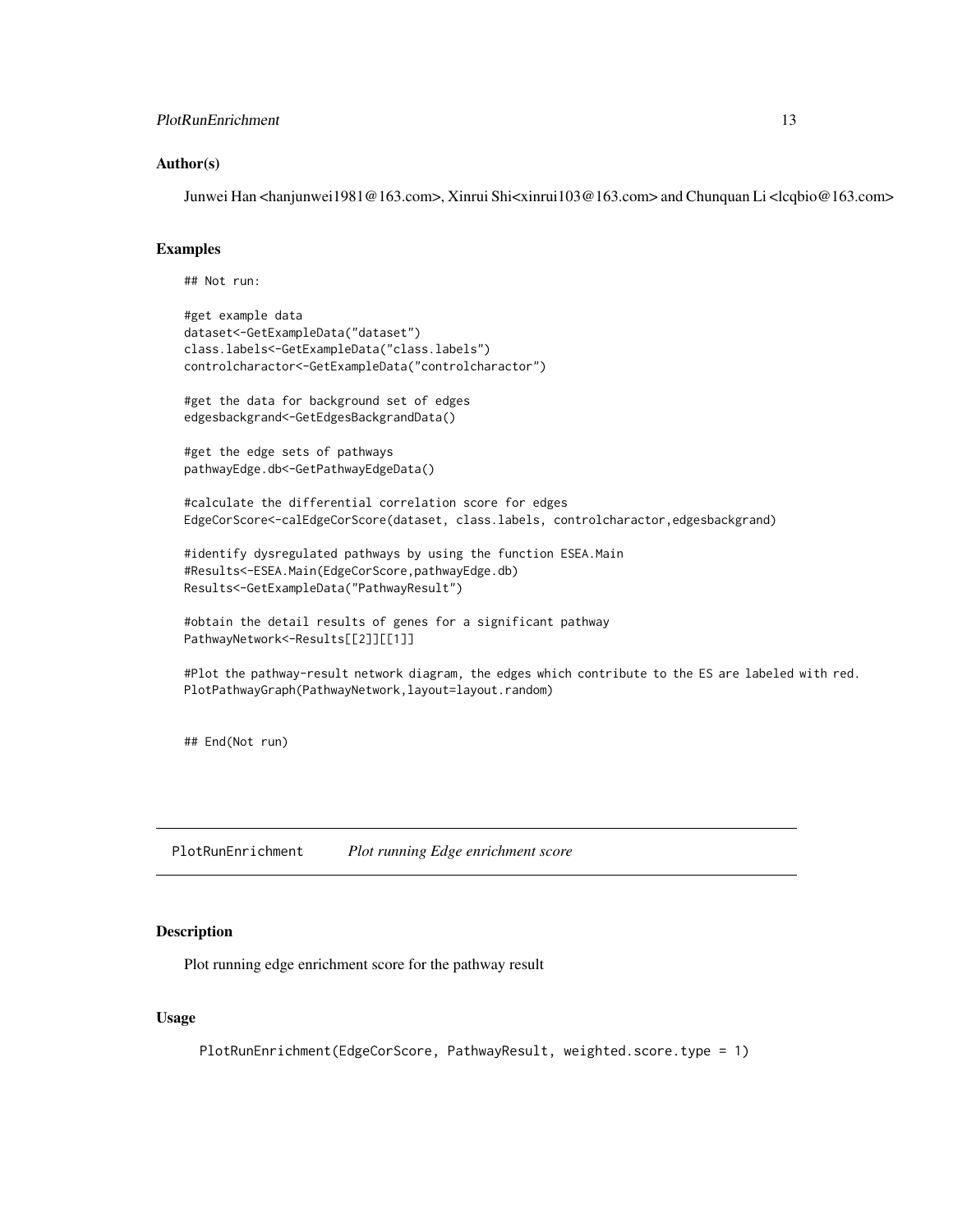#### <span id="page-13-0"></span>Arguments

EdgeCorScore A numeric vector. Each element is the differential correlation score of an edge. PathwayResult A list of pathway result obtained from the ESEA main function weighted.score.type A value. Edge enrichment correlation-based weighting: 0=no weight, 1=standard weigth,  $2 = over-weight$ . The default value is 1

#### Author(s)

Junwei Han <hanjunwei1981@163.com>, Xinrui Shi<xinrui103@163.com> and Chunquan Li <lcqbio@163.com>

#### Examples

## Not run:

```
#get example data
dataset<-GetExampleData("dataset")
class.labels<-GetExampleData("class.labels")
controlcharactor<-GetExampleData("controlcharactor")
```

```
#get the data for background set of edges
edgesbackgrand<-GetEdgesBackgrandData()
```

```
#get the edge sets of pathways
pathwayEdge.db<-GetPathwayEdgeData()
```

```
#calculate the differential correlation score for edges
EdgeCorScore<-calEdgeCorScore(dataset, class.labels, controlcharactor,edgesbackgrand)
```

```
#identify dysregulated pathways by using the function ESEA.Main
#Results<-ESEA.Main(EdgeCorScore,pathwayEdge.db)
Results<-GetExampleData("PathwayResult")
```

```
#obtain the detail results of genes for a significant pathway
PathwayResult<-Results[[2]][1]
```

```
#Plot running edge enrichment score for the pathway result
PlotRunEnrichment(EdgeCorScore,PathwayResult,weighted.score.type = 1)
```
## End(Not run)

SavePathway2File *Save a pathway-result network to a file which can be input to the Cytoscape software*

#### Description

Save a pathway-result network to a file which can be input to the Cytoscape software.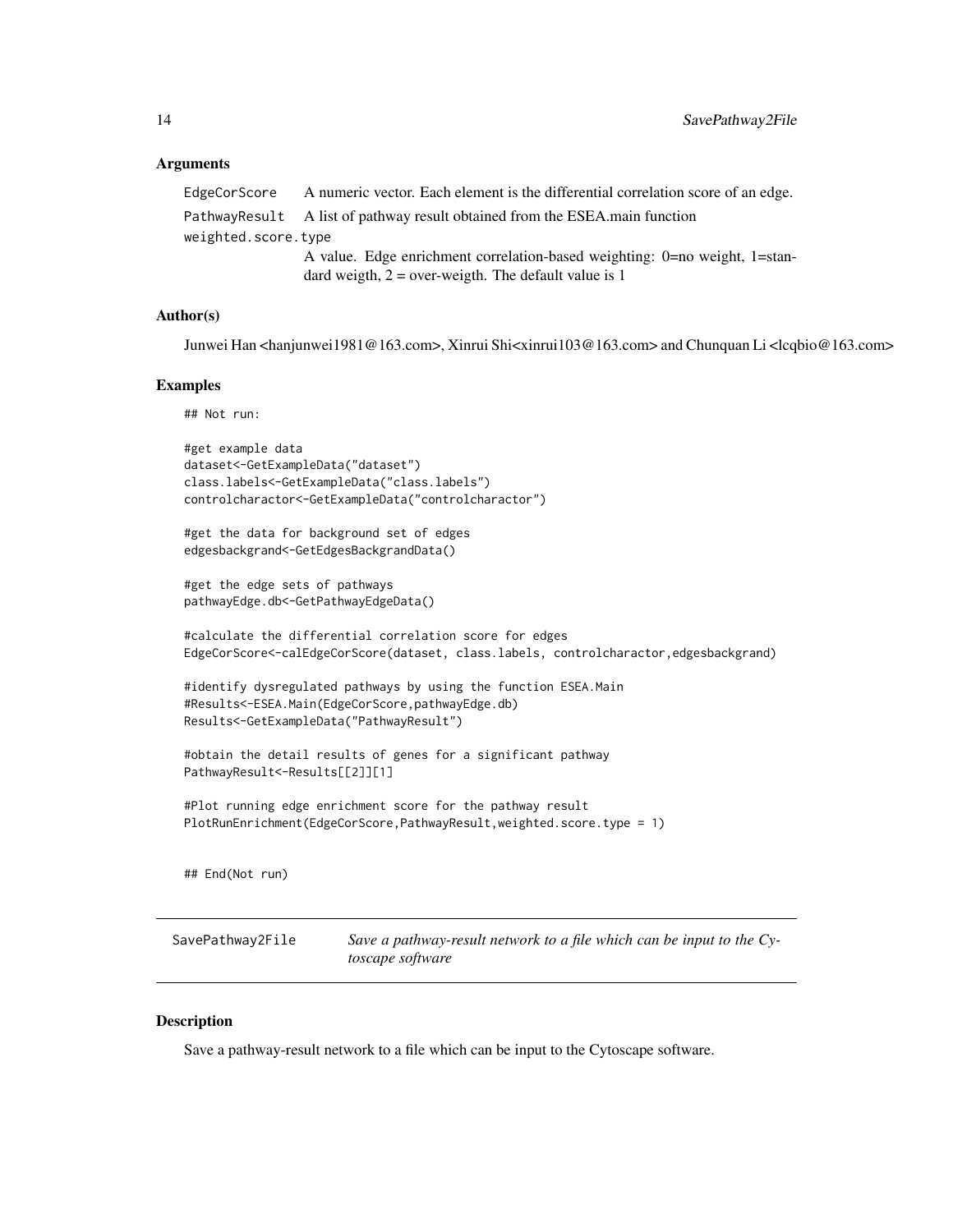#### SavePathway2File 15

#### Usage

```
SavePathway2File(network, layout = layout.random, name = "network", file = "Graph")
```
#### Arguments

| network | A dataframe of pathway-result network obtained from the ESEA main function                                                              |
|---------|-----------------------------------------------------------------------------------------------------------------------------------------|
| layout  | A matrix of x-y coordinates with two dims. Determine the placement of the<br>nodes for drawing a graph. The default is "layout.random". |
| name    | The required variables for XGMML destription. The default is "network"                                                                  |
| file    | A character string for file name. The default is "Graph"                                                                                |

#### Author(s)

Junwei Han <hanjunwei1981@163.com>, Xinrui Shi<xinrui103@163.com> and Chunquan Li <lcqbio@163.com>

#### Examples

## Not run:

```
#get example data
dataset<-GetExampleData("dataset")
class.labels<-GetExampleData("class.labels")
controlcharactor<-GetExampleData("controlcharactor")
```
#get the data for background set of edges edgesbackgrand<-GetEdgesBackgrandData()

```
#get the edge sets of pathways
pathwayEdge.db<-GetPathwayEdgeData()
```

```
#calculate the differential correlation score for edges
EdgeCorScore<-calEdgeCorScore(dataset, class.labels, controlcharactor,edgesbackgrand)
```

```
#identify dysregulated pathways by using the function ESEA.Main
#Results<-ESEA.Main(EdgeCorScore,pathwayEdge.db)
Results<-GetExampleData("PathwayResult")
```

```
#obtain the detail results of genes for a significant pathway
PathwayNetwork<-Results[[2]][[1]]
```

```
#save the pathway-result network to a file which can be input to the Cytoscape software.
SavePathway2File(PathwayNetwork,layout=layout.circle,file="Graph")
```
## End(Not run)